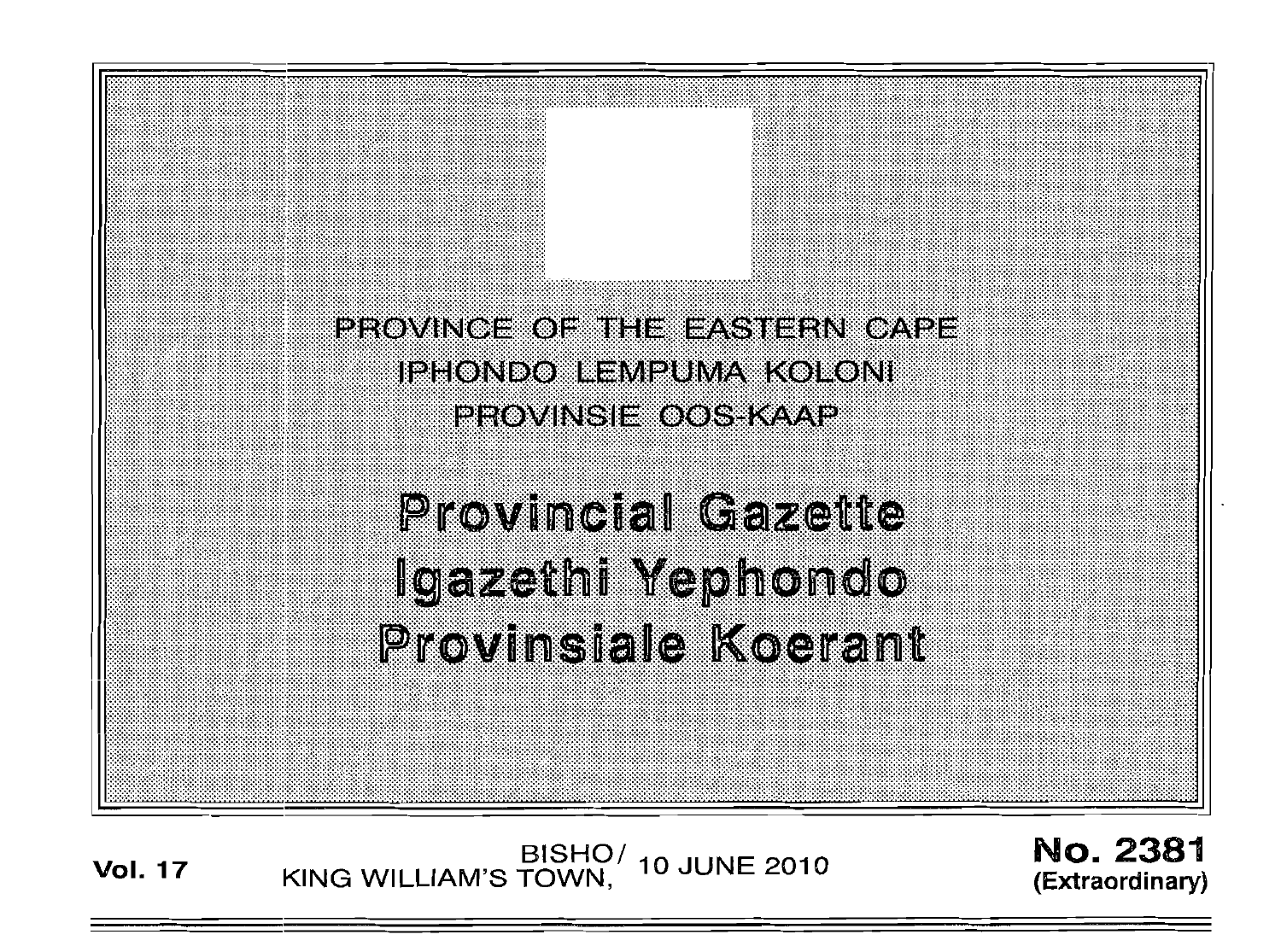## IMPORTANT NOTICE

The Government Printing Works will not be held responsible for faxed documents not received due to errors on the fax machine or faxes received which are unclear or incomplete. Please be advised that an "OK" slip, received from a fax machine, will not be accepted as proof that documents were received by the GPW for printing. If documents are faxed to the GPW it will be the sender's responsibility to phone and confirm that the documents were received in good order.

Furthermore the Government Printing Works will also not be held responsible for cancellations and amendments which have not been done on original documents received from clients.

# CONTENTS • INHOUD

| No. |                                                                                                                      | Page<br>No. | Gazette<br>No. |
|-----|----------------------------------------------------------------------------------------------------------------------|-------------|----------------|
|     | <b>PROVINCIAL NOTICES</b>                                                                                            |             |                |
|     | 22 Local Government: Municipal Structures Act (117/1998): By-election for EC124 Amahlathi (Stutterheim) Municipality |             | 3281           |
|     |                                                                                                                      |             | 3281           |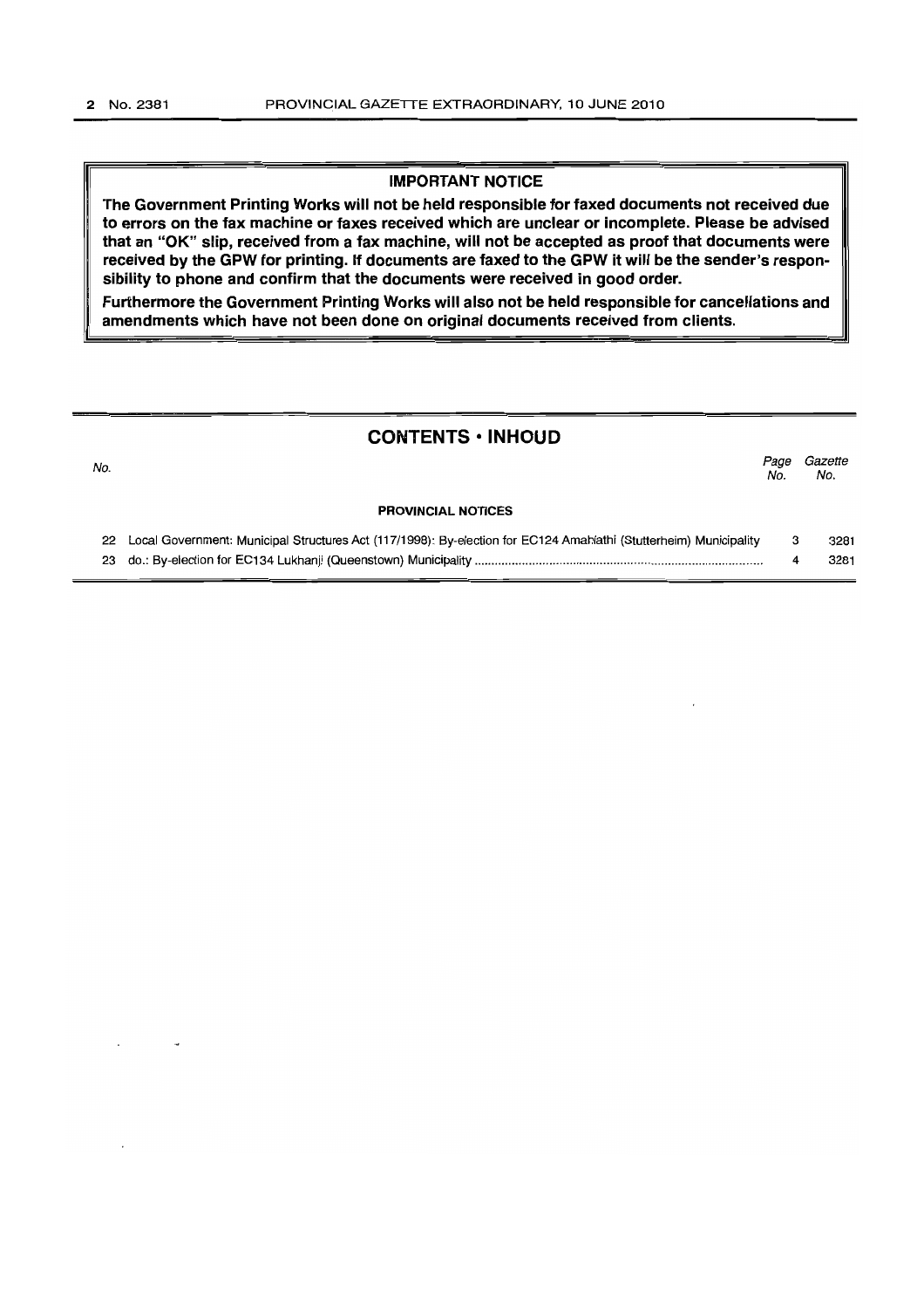# PROVINCIAL NOTICES

No. 22

## 10 June 2010

#### Province of the Eastern Cape

Department ofLocal Government and Traditional Affairs Provincial Notice Issued in Terms of Section 25 of The Local Government: Municipal Structures Act, 1998, As Amended (Act No. 117 of 1998).

#### BY-ELECTION FOR EC124 AMABLATHI [STUTTERHEIM] MUNICIPALITY (WARD 21204015)

J, Sicelo Gqobana Member of the Executive Council of the Province of Eastern Cape responsible for Local Government, acting in terms of section 25(4) of the Local Government: Municipal Structures Act, 1998 (Act No.117 of 1998), after consultation with the Electoral Commission, hereby call for ward by-election of *EC124* Amahlathi [Stutterheim] Municlpality and set 21 July 2010 as the date of such by-election.

with the Electoral Commission, hereby<br>[Stutterheim] Municipality and set 21 Jul<br>2001

s⁄Goobana Member of the Executive Council responsible for Local Government (Province of the Eastern Cape)